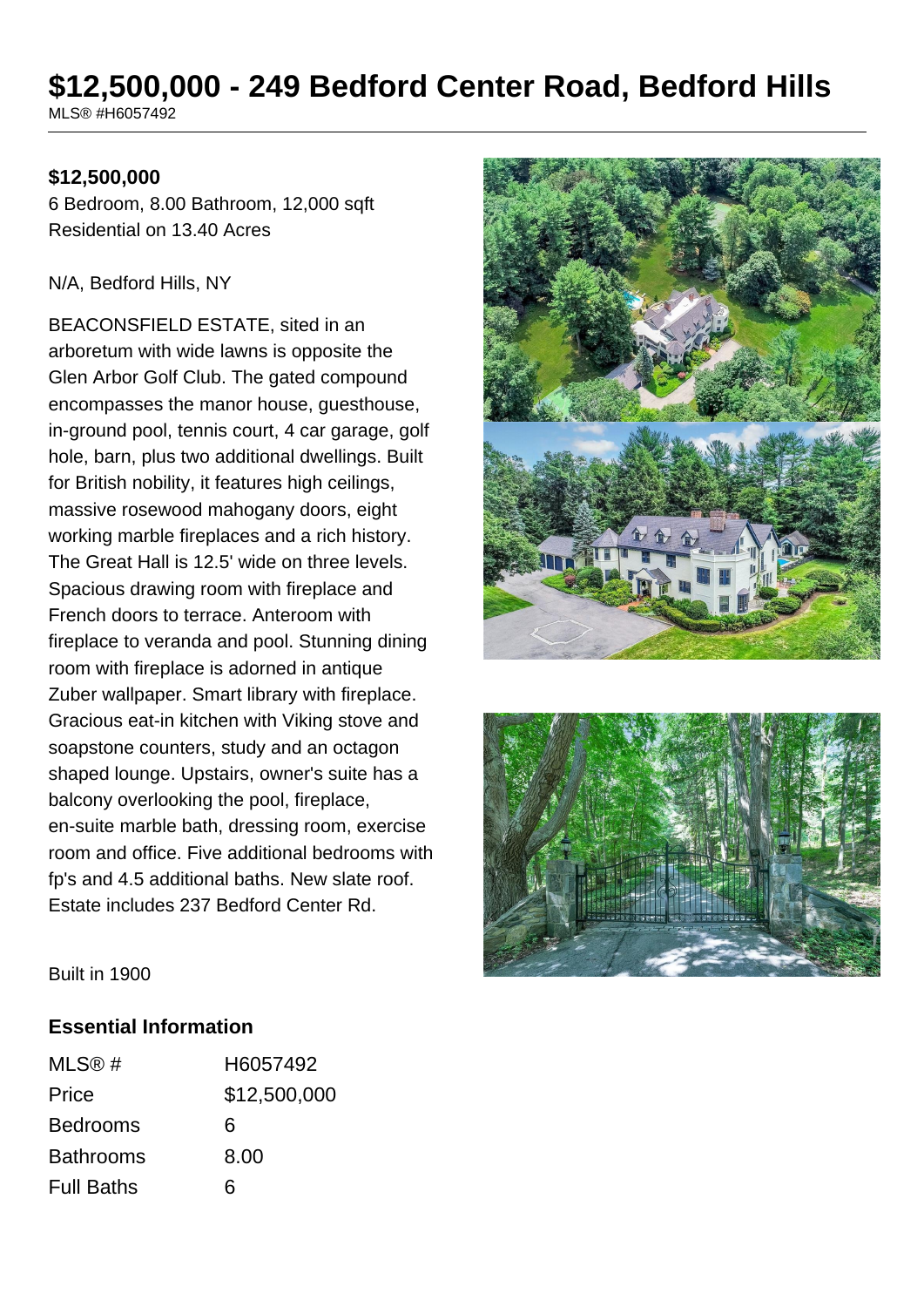| <b>Half Baths</b>     | 2                              |
|-----------------------|--------------------------------|
| Square Footage        | 12,000                         |
| <b>Square Footage</b> | 583704.00                      |
| Acres                 | 13.40                          |
| <b>Year Built</b>     | 1900                           |
| <b>Type</b>           | Residential                    |
| Sub-Type              | <b>Single Family Residence</b> |
| <b>Style</b>          | Victorian, Estate              |
| <b>Status</b>         | Active                         |

# **Community Information**

| Address      | 249 Bedford Center Road |
|--------------|-------------------------|
| Subdivision  | N/A                     |
| City         | <b>Bedford Hills</b>    |
| County       | Westchester             |
| <b>State</b> | NΥ                      |
| Zip Code     | 10507                   |

# **Amenities**

| Amenities       | Kitchen In Clubhouse                        |
|-----------------|---------------------------------------------|
| <b>Features</b> | Level, Wooded, Near Public Transit, Private |
| Parking         | Detached, 4+ Car Detached                   |
| # of Garages    | 4                                           |
| Garages         | Detached, 4+ Car Detached                   |
| View            | Panoramic, Other                            |
| Has Pool        | Yes                                         |
| Pool            | Inground Pool                               |

# **Interior**

| Interior                 | Hardwood                                                          |  |
|--------------------------|-------------------------------------------------------------------|--|
| <b>Interior Features</b> | Formal Dining Room, Entrance Foyer, Granite Counters, Guest       |  |
|                          | Quarters, Master Bath, Powder Room, Walk-In Closet(s)             |  |
| Appliances               | Dishwasher, Dryer, Freezer, Microwave, Oven, Refrigerator, Washer |  |
| Heating                  | Oil, Baseboard                                                    |  |
| Cooling                  | <b>Central Air</b>                                                |  |
| Fireplace                | Yes                                                               |  |
| # of Fireplaces          | 8                                                                 |  |
| Has Basement             | Yes                                                               |  |
| <b>Basement</b>          | <b>Partially Finished</b>                                         |  |